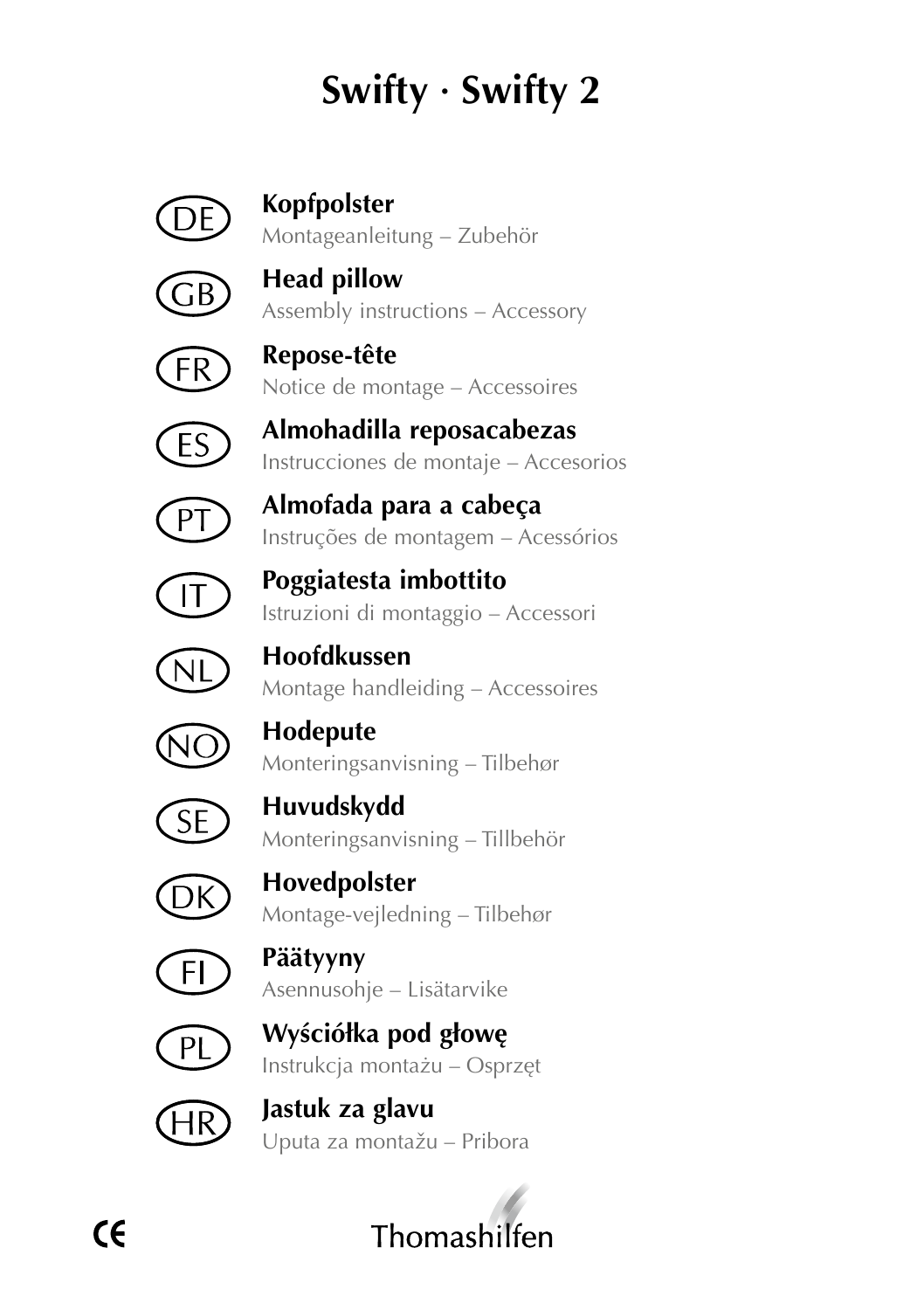



**Swifty Swifty 2**

| <b>DE</b> Swifty: Kopfpolster | Art.-Nr.: 6824 |
|-------------------------------|----------------|
| <b>Swifty 2: Kopfpolster</b>  | Art.-Nr.: 6837 |

Das Kopfpolster in der gewünschten Höhe positionieren. Die beiden Klettbänder um den Rücken herum führen und zusammen kletten.

| <b>68</b> Swifty: Head pillow | Item code: 6824 |
|-------------------------------|-----------------|
| <b>Swifty 2: Head pillow</b>  | Item code: 6837 |

Place the head pillow at desired height. Guide both hook and loop straps around the back and fasten them.

| <b>ER</b> Swifty: Repose-tête | $N^{\circ}$ d'art. : 6824 |
|-------------------------------|---------------------------|
| <b>Swifty 2: Repose-tête</b>  | $N^{\circ}$ d'art. : 6837 |

Positionner l'appuie-tête à la hauteur souhaitée. Faire passer les deux bandes fixation auto-agrippante autour du dos et les fixer.

| <b>ES</b> Swifty: Almohadilla reposacabezas | N° de Art.: 6824          |
|---------------------------------------------|---------------------------|
| Swifty 2: Almohadilla reposacabezas         | $N^{\circ}$ de Art.: 6837 |

Posicionar el acolchado de cabeza a la altura deseada. Llevar las dos cintas de gancho y bucle alrededor del respaldo y fijarlas entre sí

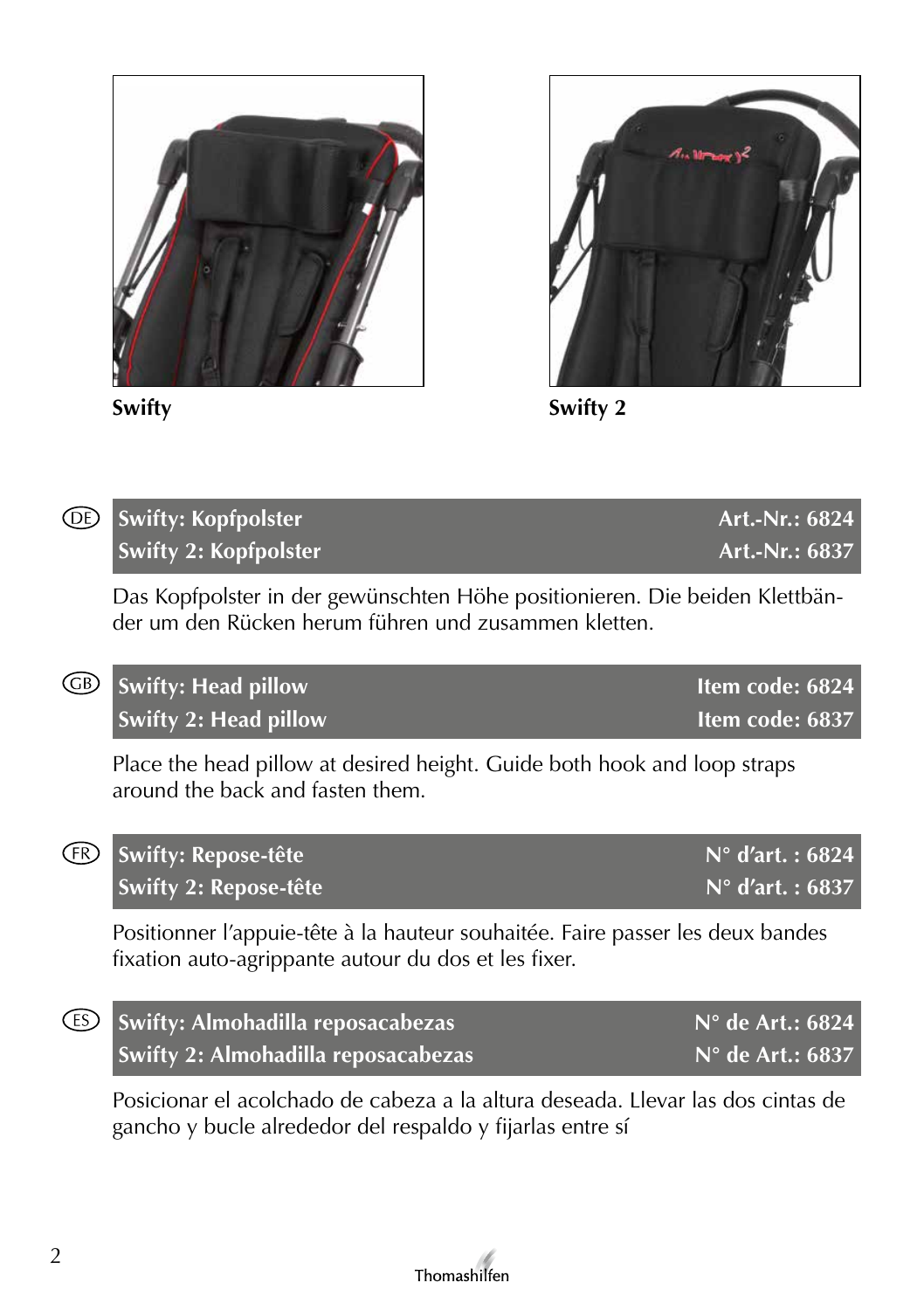| $\left(\overline{P}\right)$ | Swifty: Almofada para a cabeça<br>Swifty 2: Almofada para a cabeça                                                                               | N.º Art.: 6824<br>$N.o$ Art.: 6837 |
|-----------------------------|--------------------------------------------------------------------------------------------------------------------------------------------------|------------------------------------|
|                             | Posicionar o apoio para a cabeça à altura desejada. Passar as duas fitas de<br>fecho aderente em torno das costas e uni-las.                     |                                    |
| (T)                         | <b>Swifty: Poggiatesta imbottito</b><br>Swifty 2: Poggiatesta imbottito                                                                          | Art. nr.: 6824<br>Art. nr.: 6837   |
|                             | Posizionare il poggiatesta all'altezza desiderata. Condurre i due nastri con chiu-<br>sura a strappo attorno allo schienale e chiuderli insieme. |                                    |
| $\circledR$                 | <b>Swifty: Hoofdkussen</b><br><b>Swifty 2: Hoofdkussen</b>                                                                                       | Art.nr.: 6824<br>Art.nr.: 6837     |
|                             | Positioneer het hoofdkussen op de gewenste hoogte. Leid de beide klitbanden<br>om de rugplaat en klit ze aan elkaar.                             |                                    |
| ⑩                           | <b>Swifty: Hodepute</b><br><b>Swifty 2: Hodepute</b>                                                                                             | Art.-nr.: 6824<br>Art.-nr.: 6837   |
|                             | Plasser hodepute i ønsket posisjon. Før de to borrelåsbåndene rundt ryggen og<br>fest dem sammen.                                                |                                    |
| Œ                           | Swifty: Huvudskydd<br>Swifty 2: Huvudskydd                                                                                                       | Art nr: 6824<br>Art nr: 6837       |
|                             | Positionera huvudstödet i önskad höjd. För de båda kardborrebanden runt ryg-<br>gen och förslut dem.                                             |                                    |
| @                           | <b>Swifty: Hovedpolster</b><br><b>Swifty 2: Hovedpolster</b>                                                                                     | Art.-Nr.: 6824<br>Art.-Nr.: 6837   |
|                             | Placer hovedpolstringen i den ønskede højde. Før de to burrebånd rundt om<br>ryggen og tryk dem sammen.                                          |                                    |
| Œ                           | Swifty: Päätyyny<br><b>Swifty 2: Päätyyny</b>                                                                                                    | Tuotenro.: 6824<br>Tuotenro.: 6837 |
|                             | Päätyyny asetetaan päälle miellyttävälle korkeudelle. Tarrakiinnitys selkänojan<br>ympäri.                                                       |                                    |